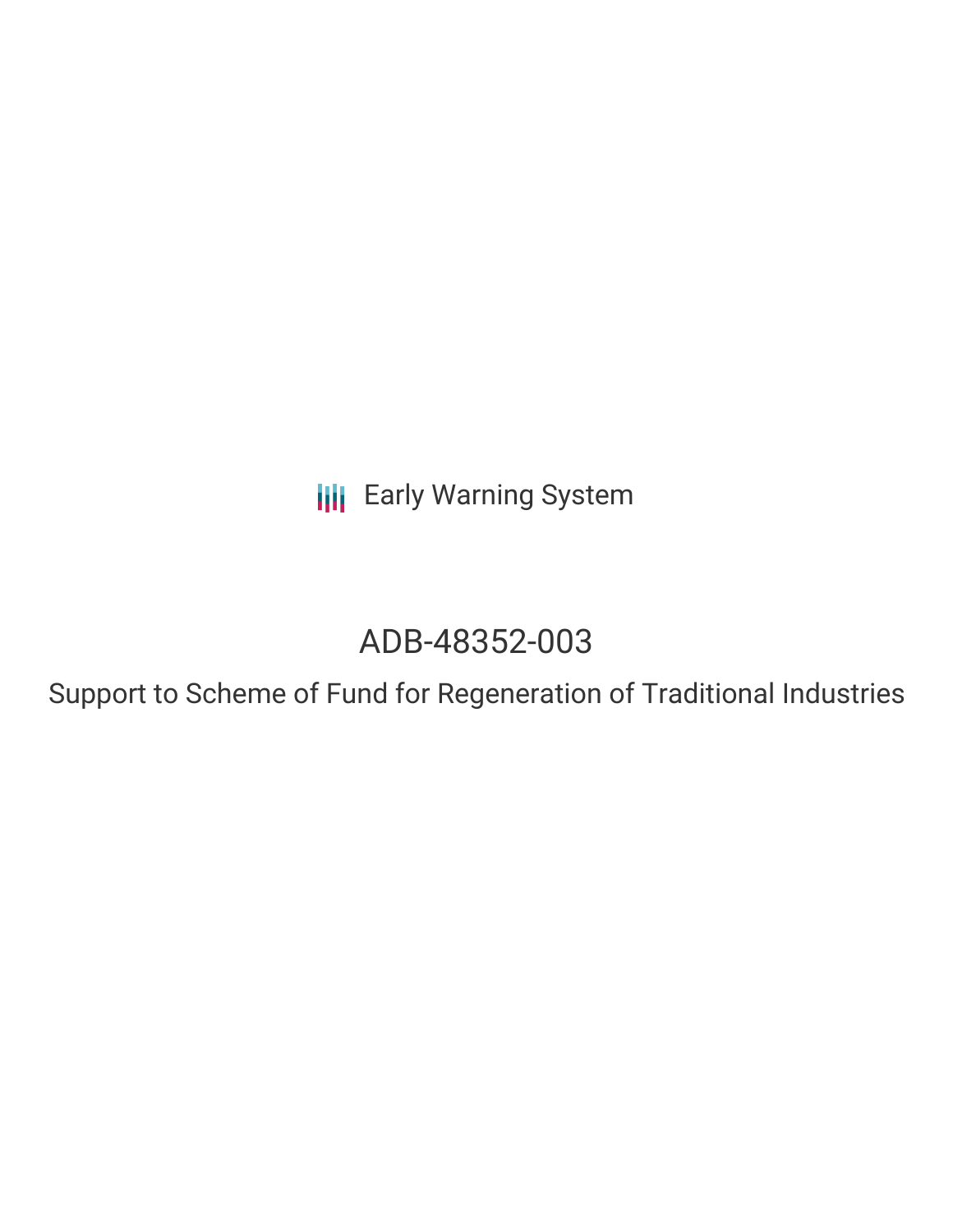

## **Quick Facts**

| <b>Countries</b>               | India                                           |
|--------------------------------|-------------------------------------------------|
| <b>Financial Institutions</b>  | Asian Development Bank (ADB)                    |
| <b>Status</b>                  | Canceled                                        |
| <b>Bank Risk Rating</b>        | U                                               |
| <b>Voting Date</b>             | 2014-12-12                                      |
| <b>Borrower</b>                | Ministry of Micro, Small and Medium Enterprises |
| <b>Sectors</b>                 | Law and Government, Technical Cooperation       |
| <b>Investment Type(s)</b>      | Grant                                           |
| <b>Investment Amount (USD)</b> | $$0.23$ million                                 |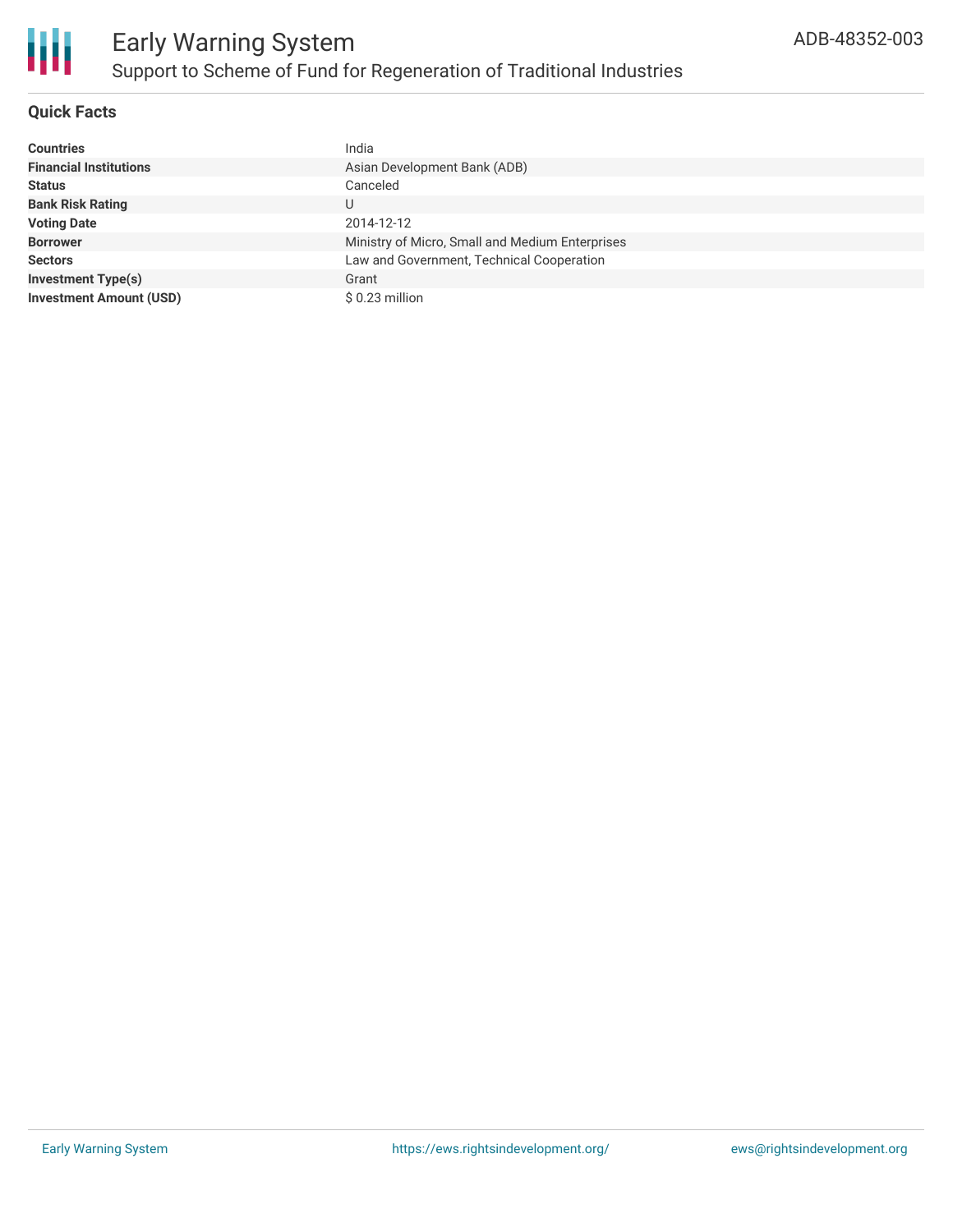

## **Project Description**

This project finances technical assistance to the government in understanding the possibilities and benefits for private sector participation in rural and traditional sector development programs, and to appropriately design projects for the Scheme of Fund for Regeneration of Traditional Industries.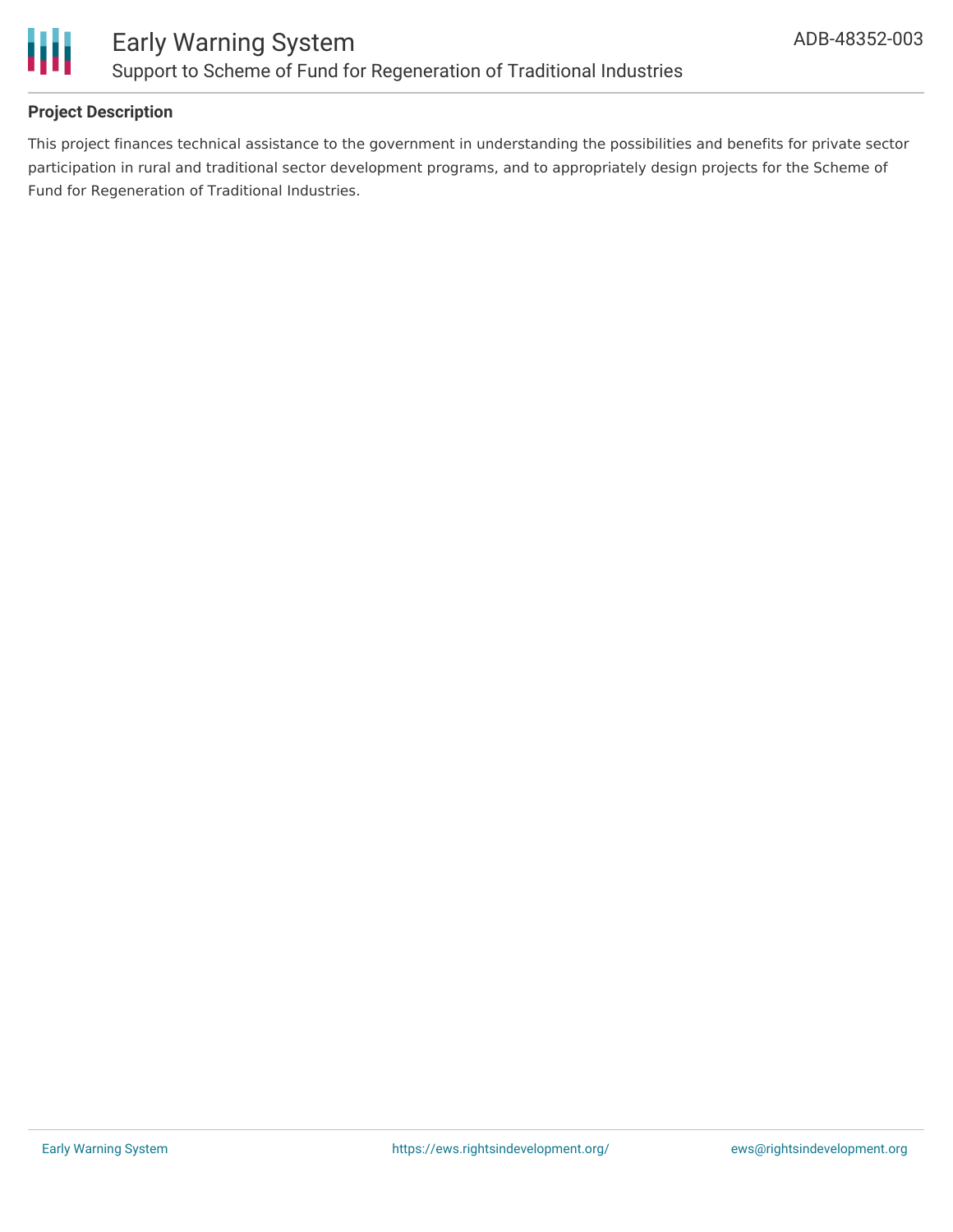

## Early Warning System Support to Scheme of Fund for Regeneration of Traditional Industries

#### **Investment Description**

Asian Development Bank (ADB)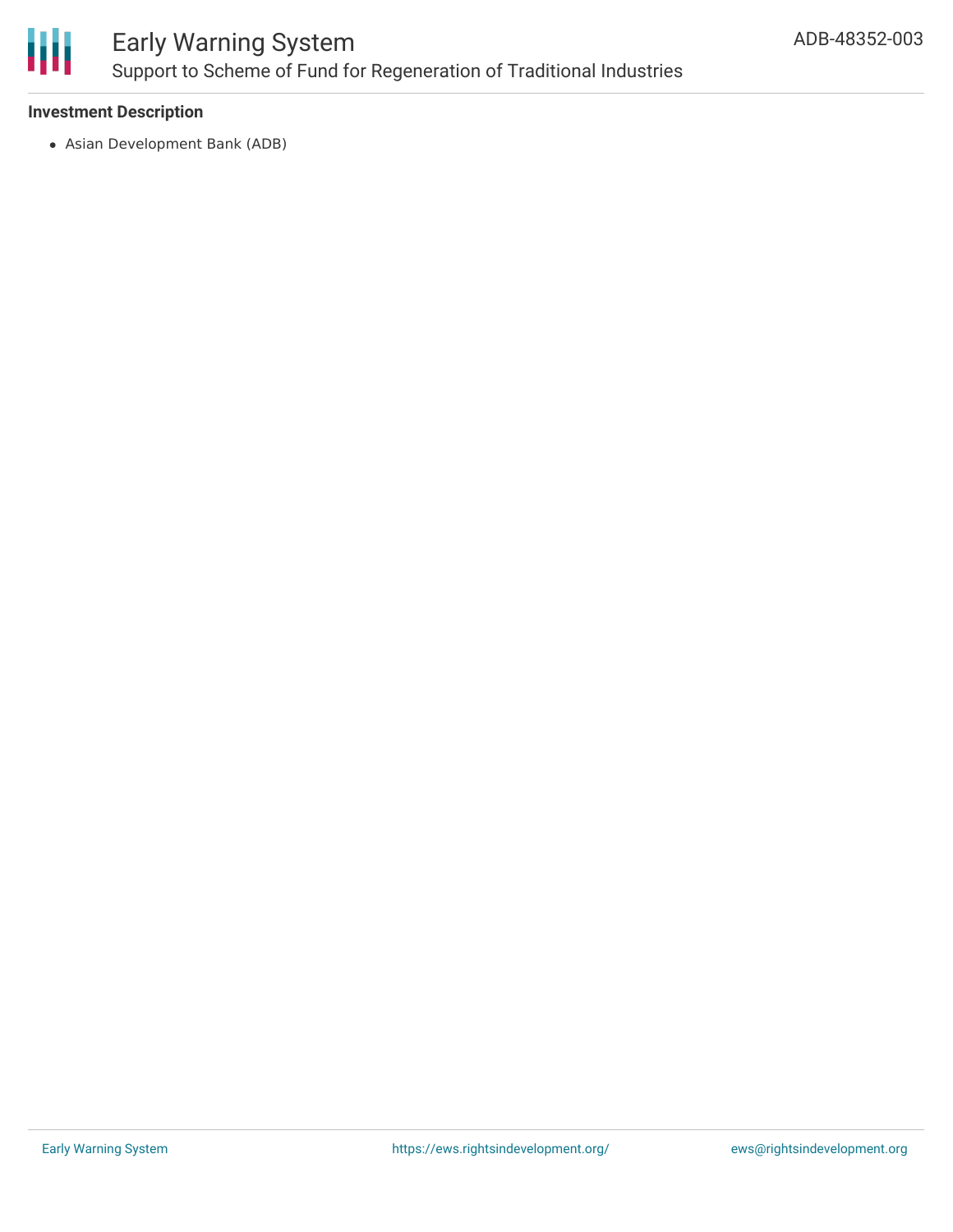

#### **Contact Information**

Ministry of Micro, Small and Medium Enterprises Rm. No. 275-D, Udyog Bhawan New Delhi 110011 India

ACCOUNTABILITY MECHANISM OF ADB

The Accountability Mechanism is an independent complaint mechanism and fact-finding body for people who believe they are likely to be, or have been, adversely affected by an Asian Development Bank-financed project. If you submit a complaint to the Accountability Mechanism, they may investigate to assess whether the Asian Development Bank is following its own policies and procedures for preventing harm to people or the environment. You can learn more about the Accountability Mechanism and how to file a complaint at: http://www.adb.org/site/accountability-mechanism/main